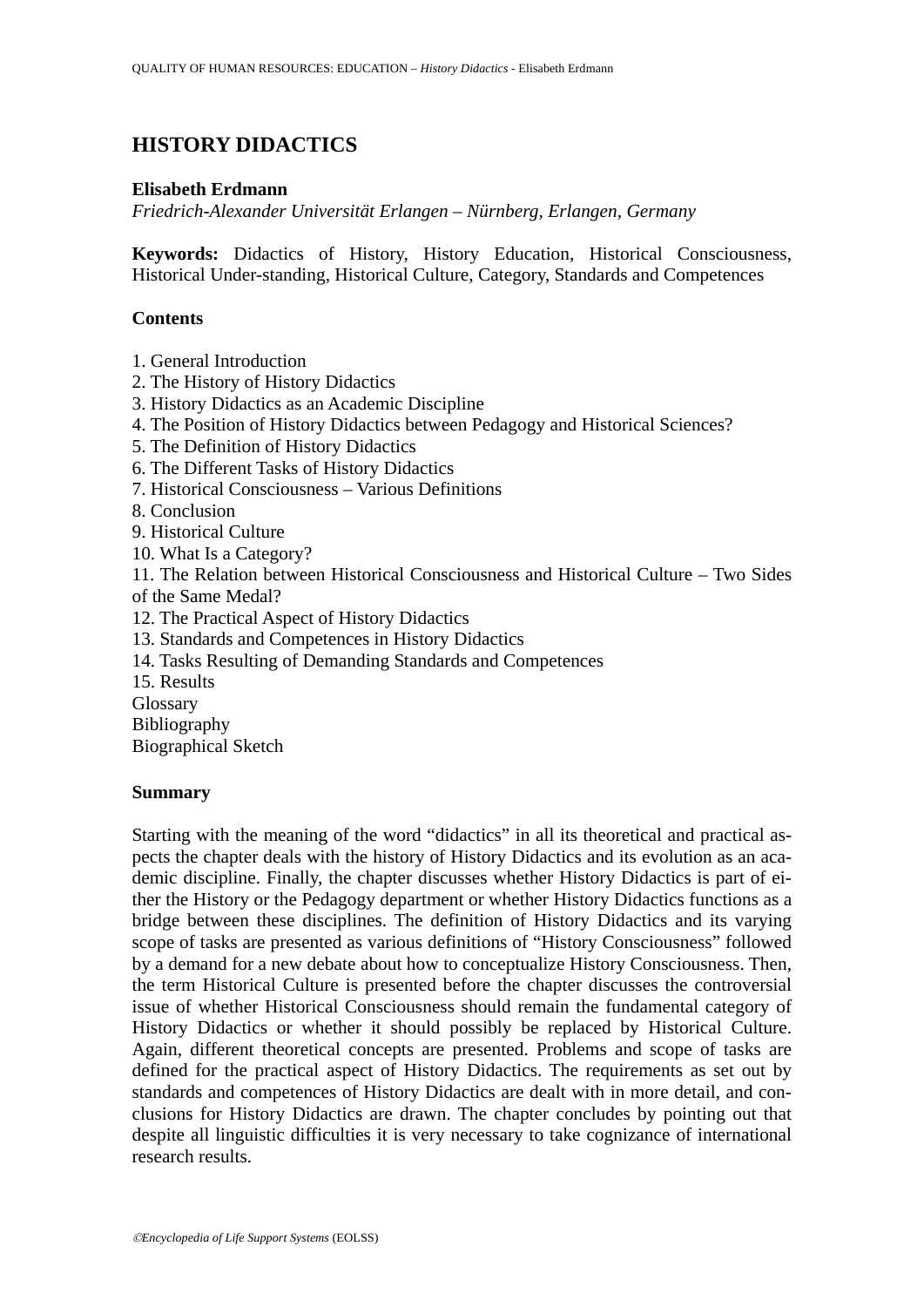## **1. General Introduction**

### **1.1. What Does Didactics Mean?**

What does the word didactics actually mean and what are its etymological roots? In Greek, we find the verb *dídasko* which can be translated as to teach, to communicate, to learn. We also find the adjective *didaktós* which means either teachable, communicable, announceable or taught, communicated. This adjective is used especially in respect to didactic poetry, a wide-spread form of poetry in ancient times. Hesiod, who lived and wrote in Greece around 700 BC, may serve as a good example for two types of didactic poems: the first deals with how to cope with practical life via empirical experience and is represented in Hesiod's "works and days" (*erga kai hemérai*). The second type is about theoretical ontology which is represented by his "theogony" (teachings about Gods). Both the practical and the theoretical aspects are important for the definition of didactics.

In 1638, the educationalist John Amos Comenius (Jan Amos Komenský; 1592-1670) finished his famous "Great Didactic" (Didactica Magna), which was written in Latin. However, it was not printed before 1657 in the "*Opera didactica omnia*". This fact is explained by Klaus Schaller, an expert and well-merited researcher of Comenius' complete works: Comenius wrote the Didactica Magna expecting that using both a new method and more effective teaching media would make it possible to teach everyone everything (*omnes omnis*) both quickly and effectively. Later, Comenius doubted that the pedagogical commission should in fact be fulfilled as soon as everything had been learned. He thought that teaching was more about "...some kind of knowledge that would accept the amelioration of the human condition as well as the well-being of mankind, things and other beings as the human measure for any action made possible by knowledge" (Schaller, p. 78). In the following years, didactics became one of the central terms in educational theory. Today, general didactics are understood as a branch of Pedagogy.

## **1.2. The Beginnings of History Didactics**

There has always been a didactic dimension to History: whenever history was told, written down or researched it was done for a specific purpose. History is a discipline with great effects on society's consciousness. For that reason, History needs to be published and made available to everyone and must not be restricted to specialists (Rohlfes, 1986, 9f.). According to Hans-Jürgen Pandel, people in the last thirty years of the  $18<sup>th</sup>$  century had been thinking along the lines of History Didactics. By that he understands particular ways of mind and opportunities to make both historical knowledge and thought relevant to processes of everyday life. It is important to note that general educational thinking was no longer simply applied to the Science of History. Instead, the concept of History Didactics evolved within History (Pandel, 1982, 108ff.). However, the following years saw the differentiation of History and the evolution of Didactics within Educational Studies. These two phenomena lead History Didactics to be ground "between the total lack of didactics in the Science of History and the pedagogues' incompetence in subject-based Didactics (Pandel, 1982, 129)".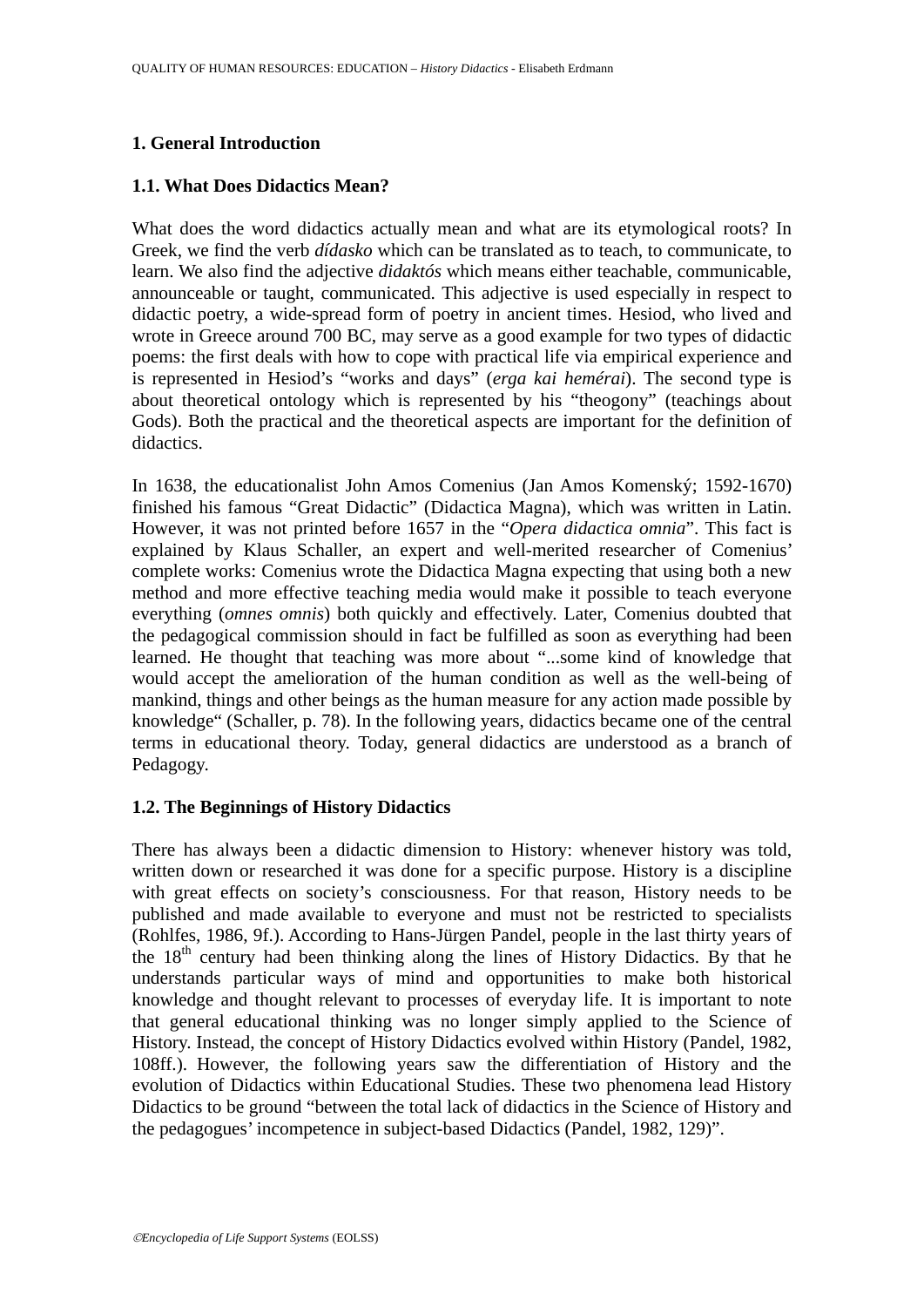History was established as subject at universities in the early  $19<sup>th</sup>$  century although events had, of course, been recorded before and historiography as well as verification of sources had existed before. In Europe, history at school gained general acceptance during the  $19<sup>th</sup>$  century at higher as well as lower schools (among the latter for example in Germany: "*Volksschulen*",*Höhere (Higher) Volksschulen a*nd "*Bürgerschulen*"). However, younger noblemen and future regents had already been taught History long before the  $19<sup>th</sup>$  century.

## **2. The History of History Didactics**

Ever since History has been taught at school or university, consideration has been given to how and why History should be taught. For a long time, History was seen as the great teacher of life (see for example Cicero's "*Historia vitae magistra*" [*de oratore* II 9, 36] ). In 1681, Bossuet put it in a similar way in his introduction to "*Discours sur L'Histoire Universelle*" (Bossuet, 659ff.). In the first half of the 19<sup>th</sup> century, it was believed that it was sufficient – at least at schools for lower education – to use History for the needs of the present and draw (practical) morals from it. It was also believed – especially for higher education schools – that the idea of History in its various forms should be made distinguishable by comparing the various epochs in order to come to a critical evaluation of one's own life. However, at the time, these concepts were not clearly separated. "In practice, differences were blurred and it was believed that it was possible to combine all ways indicated regardless of their different origins. Thus, it was impossible to convincingly articulate the aims of History education and to mediate a safe methodological way." (Hoffmann, 184). Up until well into the  $20<sup>th</sup>$  century, basically until around 1970, Germany and other European states saw a similar development (Erdmann/Hasberg part 1, 2).

In the 1920s, it was, as Bernd Mütter continued to point out, especially the educationalist Erich Weniger with "The Basics of History Education" who provided an academic justification for History Didactics as a separate discipline according to educational principles. In contrast, Wolfgang Hasberg perceived these years as the crucial period of Prefiguration for an academic History Didactics because in addition to Weniger other new approaches were developed that would have their breakthrough in the 1970s (Hasberg 2005, 30).

After the Second World War, Germany did not opt for a completely new start with no connections to the past, "but looked rather for historical orientation backwards as well as pioneering sketches for the future. History Didactics approaches of the Weimar Republic suggested themselves." (Süssmuth 1991, 18). Thus, Weniger's justification of History Didactics established itself in post-war Germany (West) as one of the major theories with considerable influence until curriculum theory appeared around 1970 (Mütter, 1997, 334).

Even though History Didactics had been established as a subject at teacher colleges and some universities after 1945 and even though different positions existed, History Didactics in the 1950s and 1960s basically meant how to teach History at school. This consensus was further strengthened since education towards the integration into society was regarded as compulsory goal of History classes. The psychological justification of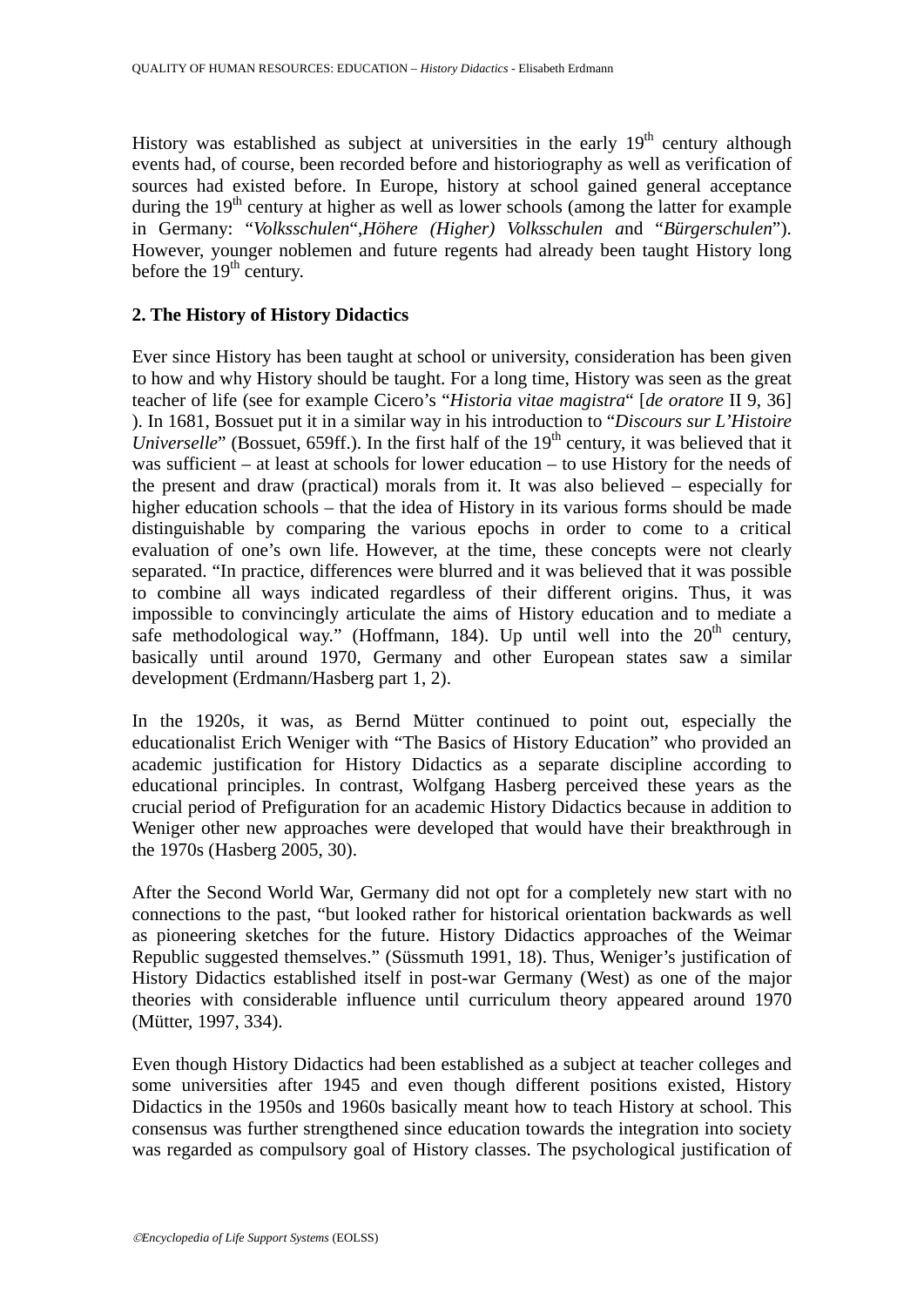History classes was still based on older concepts of developmental psychology (Roth, Küppers). The focus was on History classes while History outside the school was not noticed at all (Kuss, 741ff.).

## **3. History Didactics as an Academic Discipline**

Social and political changes imposed new requirements on academics, teachers and the education system, which, around 1970, caused History at universities and schools to experience a crisis. For some years, the progress in education and learning theories had been considerable and it seemed possible that History Didactics would be left behind. At the same time, History Departments conducted a discussion on general principles within their subject.

The evolution of History Didactics as an academic discipline is closely linked to the development in both Education and History departments.

After 1970, a "new History Didactics" had evolved. It was built on learning and curriculum theories as well as on ideas of society and theoretical history. "At the same time, different levels of thought define the points of departure for different, and still existing, concepts of History Didactics. These are (1) the critical communicative concept as supported by Annette Kuhn, Klaus Bergmann and Hans-Jürgen Pandel; (2) the approach according to academic guidelines as supported, and rather differentiatedly so, by Karl-Ernst Jeismann, Jörn Rüsen, Hans Süssmuth, Uwe Uffelmann and Siegfried Quandt; (3) the educationalist concept as developed by Joachim Rohlfes, Rolf Schörken and Bodo von Borries; (4) the concept that focuses on actual History classes and is linked inextricably to Kurt Fina, Heinz-Dieter Schmid, Margarete Dörr and Wolfgang Hug; and finally (5), the empirical approach of Peter Schulz-Hageleit, Peter Knoch and Hans Pöschko.

The Marxist-materialistic view as proposed by Horst W. Jung and Gerda von Staehr has never been of any influence to the History Didactics debate." (Kuss, 752f.) There are, of course, common elements shared by more than one conception of History Didactics.

However, clear distinctions became evident when guidelines were set up in Hesse with the following issue at stake: whether ideas of History Didactics should start from a theory of society or from a theory of history. The "critical History Didactics" followed the idea of emancipation strictly and thus chose the selection of contents. The other side rallied behind the so-called "*Wissenschaftsdidaktik*" (scientific didactics). This label, however, is not altogether correct, because while it does define History including its methods, theories and research as the point of reference, this reference to the academic subject does not imply some kind of representational didactics.

The depicted development did not take place in Germany only, but also, quite similarly, in other countries as well. A survey by Piet Fontaine is characteristic of History Didactics establishing itself as an academic subject everywhere.

Fontaine, a professor at Utrecht University and member of the initiative group that initiated the founding of the International Society for History Didactics in 1980, wanted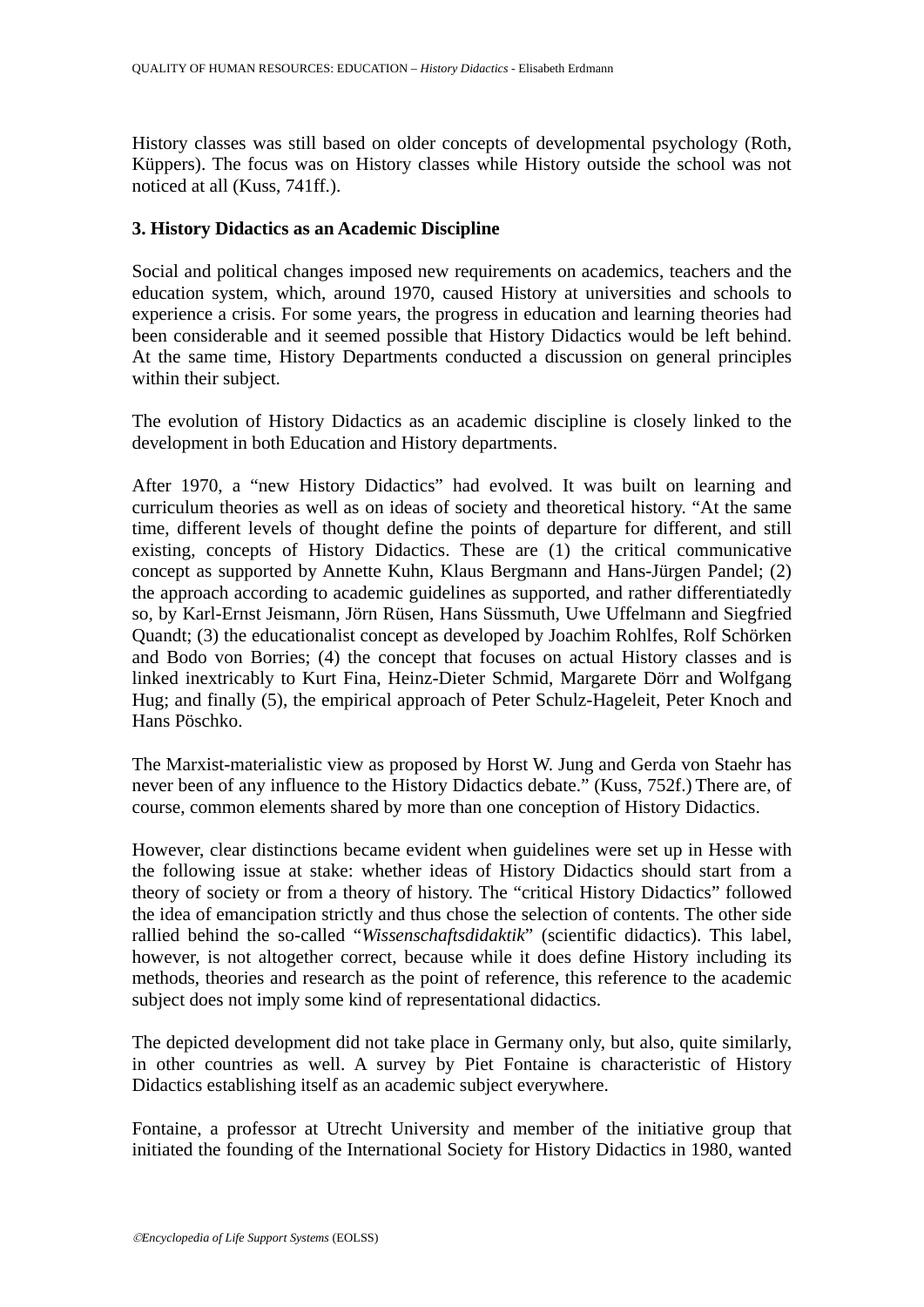to know exactly what History Didactics was and from 1986 to 1988, wrote letters to the members of the International Society for History Didactics. He asked 25 members of 14 countries to give their definition of History Didactics in not more than 15 lines. Despite many differences in their answers a great deal of agreement showed in the following points:

- 1) History Didactics is an academic subject.
- 2) History Didactics is relevant not only for school but for the entire society.
- 3) History Didactics is connected to and deals with Historical Consciousness.

These three points of consent can also be found in Karl-Ernst Jeismann's definition of History Didactics (Jeismann, 1977).

## **4. The Position of History Didactics between Pedagogy and Historical Sciences?**

Before we turn to the definition of History Didactics, it is necessary to know its place. "The new History Didactics that has evolved in West Germany since 1970 features learning and curriculum theories as well as thoughts on social and historical theories as their inextricable part." (Kuss, 1994, 752). Since the end of the 1970s, the view gained acceptance that Historical Consciousness in society is the subject of academic History Didactics.

It was Karl-Ernst Jeismann who defined Historical Consciousness as the central category of History Didactics. 'Historical Consciousness' includes both teaching and learning History not only at school but also in general contexts. Furthermore, the term describes the mental capacities to be formed and shaped during the learning process as well as its predispositions due to its social environment.

Finally, it contains the aims, contents, methods and effects of mediating historical ideas. 'Historical Consciousness' analyses past processes and conditions categorizing and explaining them within their historical contexts. Finally, the past will be judged and evaluated from a present perspective and linked to perspectives of the future (Jeismann, 1977, 14; Jeismann 1980, 165 ff.).

The concept of 'Historical Consciousness' has provided History Didactics with a sound academic basis. At the same time, this defining of goals allowed History Didactics to be rediscovered as an aspect of History alongside the Science of History and Historical Theories.

Once History Didactics had been defined along these lines as a proper part of History, it was no longer necessary to substantiate the discipline any further. Accordingly, Jeismann mentions as related subjects to History Didactics both Empirical and Historical Educational Sciences; further mentioned are Educational Anthropology, Educational Psychology, Learning and Social Theories, empirical Social Sciences, Theory of Societies and Theories of Education and Culture (Jeismann 1978, 74). Bernd Mütter coined the phrase "*Integrationsmodell*" (model of integration). However, it needs pointing out that different opinions of History Didactics and its place within History have existed until today.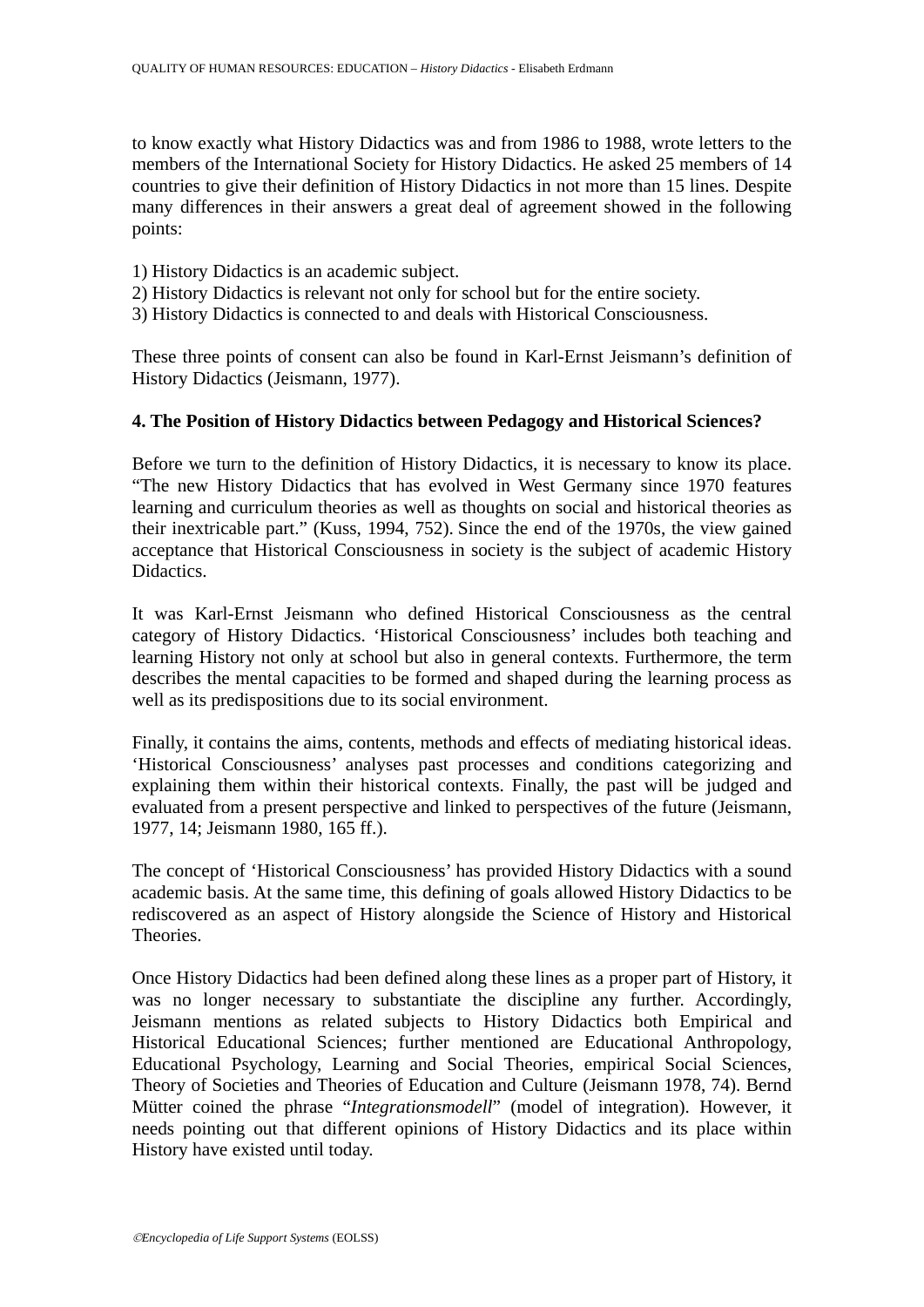If the Science of History and History Didactics are perceived as related but separated disciplines with some common goals, Mütter calls them parts of the "*Überlappungsmodell*" (model of overlap). If, however, History Didactics is an independent subject with the same status as the Science of History and Educational Studies, Mütter named it "*Eigenständigkeitsmodell*" [model of independence] (Mütter, 1986, 37). On the other hand, History Didactics has long been considered as either part of Educational Studies or an aspect of the Science of History, while today many History Didacticians emphasize its bridging functions between History and Educational Studies. "Nobody would seriously deny that History Didactics does not belong to either the Education or the History department." (Rohlfes, 1986, 17. Schönemann, 2003, 21).

Recently, Mütter assumed both General Didactics and History Didactics as bridging disciplines relating and integrating vastly different subjects. According to him, they are no longer related to each other in a stable and schematically fixed proportion, but hover constantly in a complex and ever-changing field of interaction. Thus, Mütter hopes to allow for a better contact between the theory of didactics and actual teaching (Mütter, 1997, 601, 610).

Despite these competing positions it is undisputed that History Didactics is particularly closely related to the Science of History. This in turn means that History Didactics cannot do without approaches, methods and results of the Science of History. This is completely different from the so-called "*Abbilddidaktik*" (representational didactics) which confines itself to having the Science of History dictate its contents and reformulate their results *ad usum delphini* only.

Examining these dispositions' effects on the structuring of disciplines at universities, however, it is evident that many universities assign History Didactics to the History department. There are chairs for History Didactics within the History department as well as chairs for branches of History plus History Didactics. A different solution is to subsume all Didactics chairs in either one Didactics department or one faculty of **Education** 

In fact, both variations do exist even within one federal state of Germany. This can only be explained by differing historical evolutions and the individual university's setting of academic focuses. In addition, some countries have *Pädagogische Hochschulen* (tertiary education institutions for teacher training), pedagogical universities, teacher colleges or similar institutions with similar names. There, most but not all future teachers for elementary and secondary schools (both modern and intermediate secondary, but not grammar schools) are trained and qualified.

Other countries have elementary teachers study at so-called pedagogical colleges. Professors at these institutions are responsible for both their subject as well as its teaching, i.e. Didactics. Consequently, chairs are only offered for History and History Didactics combined, while they will be advertised as Medieval or Contemporary History chairs. In countries with *Pädagogische Hochschulen*, where future grammar school teachers choose to study at university, History Didactics at university is sometimes taught only via *Lehraufträge* (occasional and low-paid seminars that are not taught by professors cf. Erdmann/Hasberg, 2011).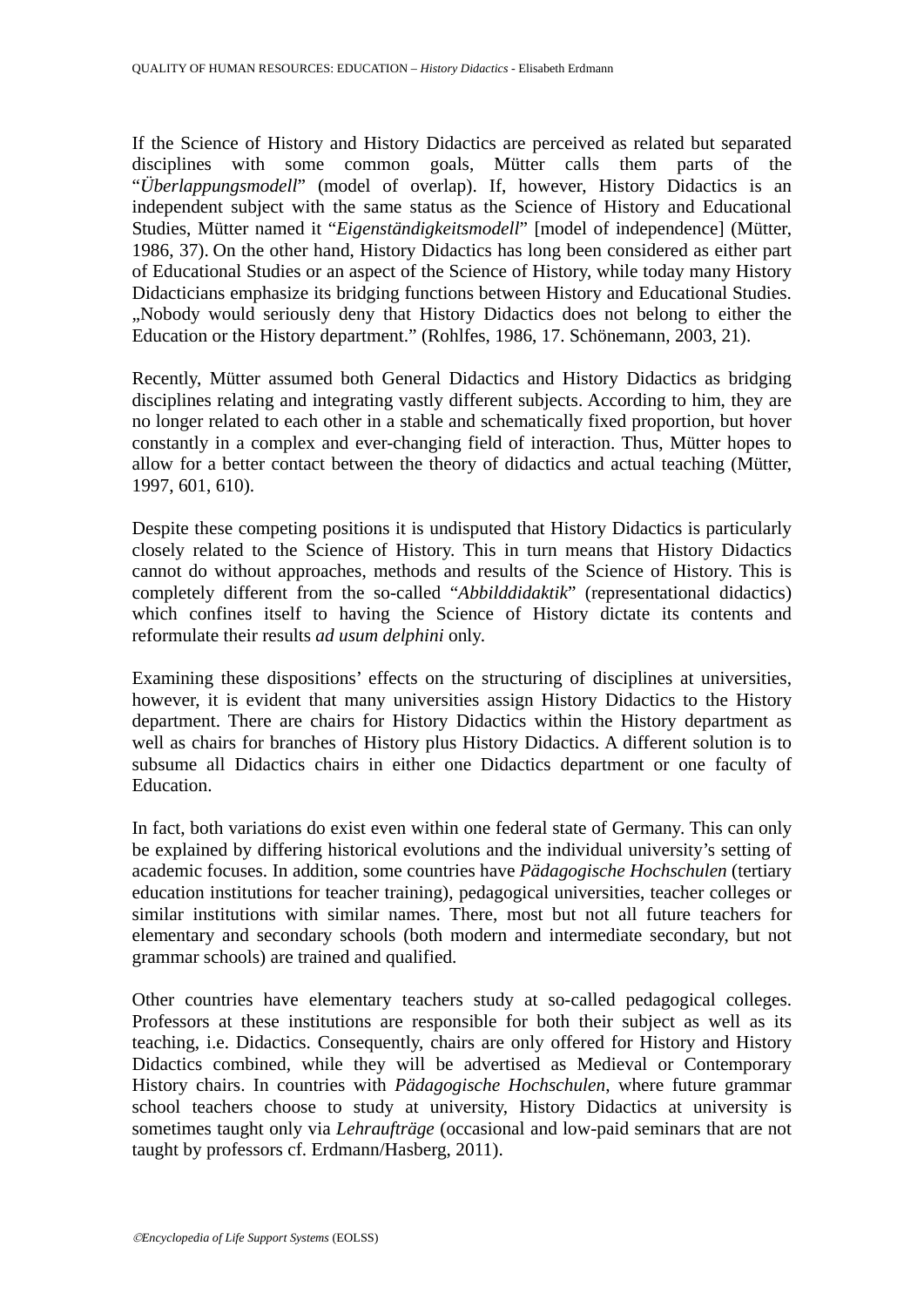- -
- -
- -

### TO ACCESS ALL THE **26 PAGES** OF THIS CHAPTER, Visit[: http://www.eolss.net/Eolss-sampleAllChapter.aspx](https://www.eolss.net/ebooklib/sc_cart.aspx?File=E1-12-90)

#### **Bibliography**

Assmann J. (1997). *Das kulturelle Gedächtnis. Schrift, Erinnerung und politische Identität in frühen Hochkulturen*. 344 pp. 2nd revised edition. C. H. Beck Verlag, München: [Assmann reminds of Halbwachs, M. (1985, first published as "Les cadres sociaux de la mémoire", 1925). Das Gedächtnis und seine sozialen Bedingungen. 399 pp. Suhrkamp Verlag Frankfurt am Main 1985. Based on Halbwachs Assmann develops his ideas about cultural memory].

Borries von B. (1983). Legitimation aus Geschichte oder Legitimation trotz Geschichte? Zu einer Hauptfunktion von Geschichtsbewusstsein. *Geschichtsdidaktik* 8, pp. 9 – 21. Reprint: Jeismann K.-E. (ed.) (1984). Geschichte als Legitimation, Braunschweig 1984 (Studien zur Internationalen Schulbuchforschung, vol. 39), pp. 44 – 58: [Bodo von Borries designed a pyramid of Historical Consciousness that assumed it developed both genetically and dynamically. The diagram was last published: Borries von B. (2002). Genese und Entwicklung von Geschichtsbewusstsein. Lern- und Lebensalter als Forschungsproblem der Geschichtsdidaktik. Zeitschrift für Geschichtsdidaktik 1, pp. 44 – 58].

Borries von B. (1995). *Das Geschichtsbewusstsein Jugendlicher*. 492 pp. Juventa Verlag,Weinheim,München: [This is a representative empirical study about the Historical Consciousness f young students in East and West Germany].

Borries von B. (1999). *Jugend und Geschichte. Ein europäischer Kulturvergleich aus deutscher Sicht*. 416 pp. Leske + Budrich Verlag, Opladen 1999: [Borries used the database he gained in the international project together with Magne Angvik, cf. Angvik, M./Borries von B. (Eds.) (1997). YOUTH and HISTORY. A Comparative European Survey on Historical Consciousness among Adolescents. Vol. A: Description, Vol. B: Documentation (containing the Database on CD-ROM. Edition Körber-Stiftung, Hamburg. Borries puts the main emphasis on the comparison of the historical consciousness in East and West Germany].

Borries von B. with Körber A. (2001). Geschichtsbewusstsein als System von Gleichgewichten und Transformationen. Rüsen J. (ed.): *Geschichtsbewusstsein. Psychologische Grundlagen, Entwicklungskonzepte, empirische Befunde*. Böhlau Verlag, Köln, Weimar, Wien 2001 (Beiträge zur Geschichtskultur Vol. 21), p. 239 – 280: [Historical Consciousness is a system of balances and transformations].

Bossuet J. B. (1961, first published 1681). Discours sur l'Histoire Universelle. In : *Oeuvres. Textes établis et annotés par l'Abbé Velat et Yvonne Champailler,* Gallimard, Paris 1961 (Pléiade), pp. 659 – 1027 : [This is the most important and influential work of Bossuet. It shows that the author is not only historian, so he discusses his sources, but it is also excellent from a stylistic point of view].

Erdmann E. (1992). *Die Römerzeit im Selbstverständnis der Franzosen und Deutschen. Lehrpläne und Schulbücher aus der Zeit zwischen 1850 und 1918*, Universitätsverlag Dr. N. Brockmeyer, Bochum 1992, vol. 1, pp. 318, vol.2, pp. 173: [Not only a quantitative and qualitative textbook analysis of 220 French and German history textbooks between 1850 and 1918 about Roman history, but also a study about schoolsystems and curricula in both countries].

Erdmann E. (1996): Was ist und soll Didaktik der Geschichte? Geschichte, *Politik und ihre Didaktik* 24, Vol. 3/4, pp.18 – 196: [The article deals with the different tasks of History Didactics and shows that influences outside history education at school have implications on historical consciousness].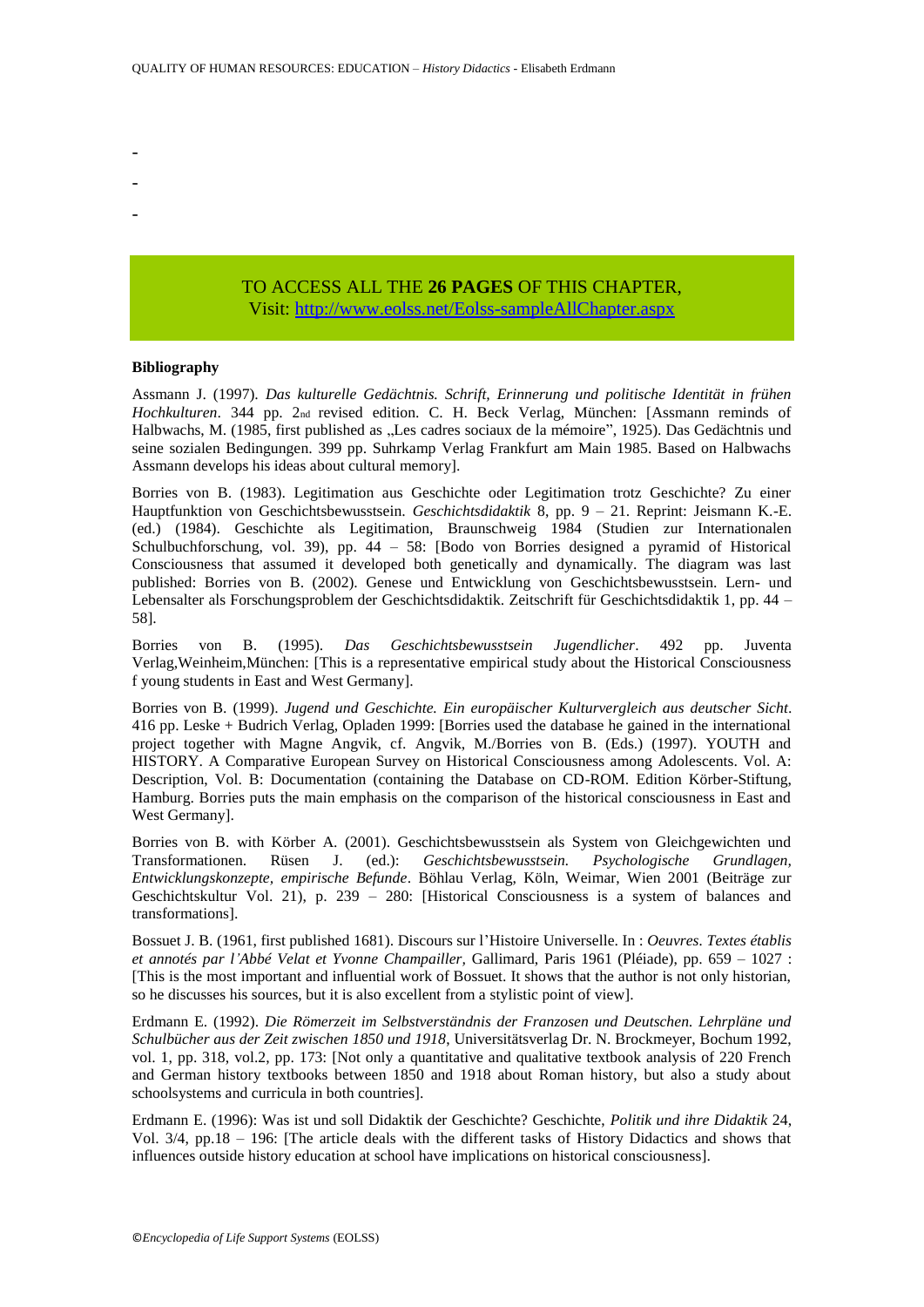Erdmann E. (2006/07). Historical Consciousness – Historical Culture. Two Sides of the Same Medal? *YEARBOOK – International Society for History Didactics*, pp. 27 – 38 [Erdmann discusses here the argument of Schönemann (2000) and sticks at Historical Consciousness as fundamental category].

Erdmann E. (2007). Geschichtsbewusstsein – Geschichtskultur. Ein ungeklärtes Verhältnis? In: *GPD*, Vol. 3/4, pp. 186 – 195: [Erdmann explains her argumentation from 2006/07 also by an example].

Erdmann E./Hasberg W. (eds.) (2011). *Facing – Mapping – Bridging Diversity. Foundation of a European Discourse on History Education.* Wochenschau Verlag, Schwalbach/Ts. part 1, pp. 401, part 2, pp. 396: [Anthology about History Education in 24 (EU-)European countries with an evaluation of the results].

Fontaine P. (1986 – 1988). What is history didactics? *Internationale Gesellschaft für Geschichtsdidaktik. Informationen*, ed. by Karl Pellens, 7, 2, 90 – 102; 8, 2, 95 – 105; 9, 1, 5 – 24: [A very inspiring survey about the opinions of members of the International Society for History Didactics. For full texts use the link to opus, Augsburg university under http://ishd.co (24.11.2012)].

Günther-Arndt H. (2006). Hans-Jürgen Pandel: Geschichtsunterricht nach PISA. Kompetenzen, Bildungsstandards und Kerncurricula. Schwalbach/TS 2005. *Zeitschrift für Geschichtsdidaktik* 2006, p. 229 – 232: [A review of Pandel's book first published in 2005].

Hasberg W. (2002). Methoden geschichtsdidaktischer Forschung. Problemanzeige zur Methodologie einer Wissenschaftsdisziplin. *Zeitschrift für Geschichtsdidaktik* 1, 2002, pp. 59 – 77: [In his article Hasberg deals with methodology of History Didactics. He discusses also Schönemann's concept of Historical Consciousness and Historical Culture as two sides of one medal. He adheres to Historical Consciousness in society as the fundamental category of History Didactics].

Hasberg W. (2005). Geschichtsdidaktik(er) in der Weimarer Republik. Hasberg W./Seidenfuß M. (eds.), *Geschichtsdidaktik(er) im Griff des Nationalsozialismus?*, Lit Verlag, Münster 2005, 21 – 31: [Hasberg establishes proof of the period of Weimar republic as period of pre-figuration for an academic History Didactics].

Hasberg W. (2005 a). Von Pisa nach Berlin. Auf der Suche nach Kompetenzen und Standards historischen Lernens. *Geschichte in Wissenschaft und Unterricht* 56, pp. 654 – 702: [This is an overview about several differentiated competence models of German History Didacticians. Over that he points out that a lot of empirical and pragmatic research is needed].

Hoffmann W. (1960). Historia magistra vitae. Untersuchungen über die Voraussetzungen des Geschichtsunterrichts. G. Geißler/H. Wenke (eds.). *Erziehung und Schule in Theorie und Praxis*, Beltz, Weinheim, pp. 171 – 184: [A fundamental article about preconditions of history education starting with the  $18<sup>th</sup>$  century].

Jeismann K.-E. (1977). Didaktik der Geschichte. Die Wissenschaft von Zustand, Funktion und Veränderung geschichtlicher Vorstellungen im Selbstverständnis der Gegenwart. *Geschichtswissenschaft*. *Didaktik – Forschung –Theorie*, ed. by Erich Kosthorst, Vandenhoeck & Ruprecht, Göttingen (Kleine Vandenhoeck-Reihe; 1430), p. 9 – 33: [Fundamental article about History Didactics].

Jeismann K.-E. (1978). Didaktik der Geschichte: Das spezifische Bedingungsfeld des Geschichtsunterrichts. Behrmann G. C./Jeismann, K. E./Süssmuth, H. (eds.). *Geschichte und Politik. Didaktische Grundlegung eines kooperativen Unterrichts,* Schöningh Verlag Paderborn, p. 50 – 107 [Here Jeismann develops not only the theoretical, but also the practical aspect of History Didactics].

Jeismann K.-E. (1980). "Geschichtsbewußtsein". Überlegungen zur zentralen Kategorie eines neuen Ansatzes der Geschichtsdidaktik. Süssmuth H. (ed.). *Geschichtsdidaktische Positionen*. Schöningh Verlag Paderborn (UTB 954), p. 179 – 222: [Jeismann explains his concept about Historical Consciousness].

Jeismann K.-E. (1988). Geschichtsbewußtsein als zentrale Kategorie der Geschichtsdidaktik. Schneider G. (ed.), Geschichtsbewußtsein und historisch-politisches Lernen, Centaurus Verlag, Pfaffenweiler (*Jahrbuch für Geschichtsdidaktik* Vol. 1), pp. 1 – 24: [The different levels of Historical Consciousness are described].

Klieme E./Avenarius H./Blum W./Döbrich P./Gruber H./Prenzel M./Reiss K./Riquarts K./Rost J./Tenorth H.-E./Vollmer H. J.: *Bildungsstandards. Eine Expertise*, Bonn 2003. Unrevised reprint (2009) also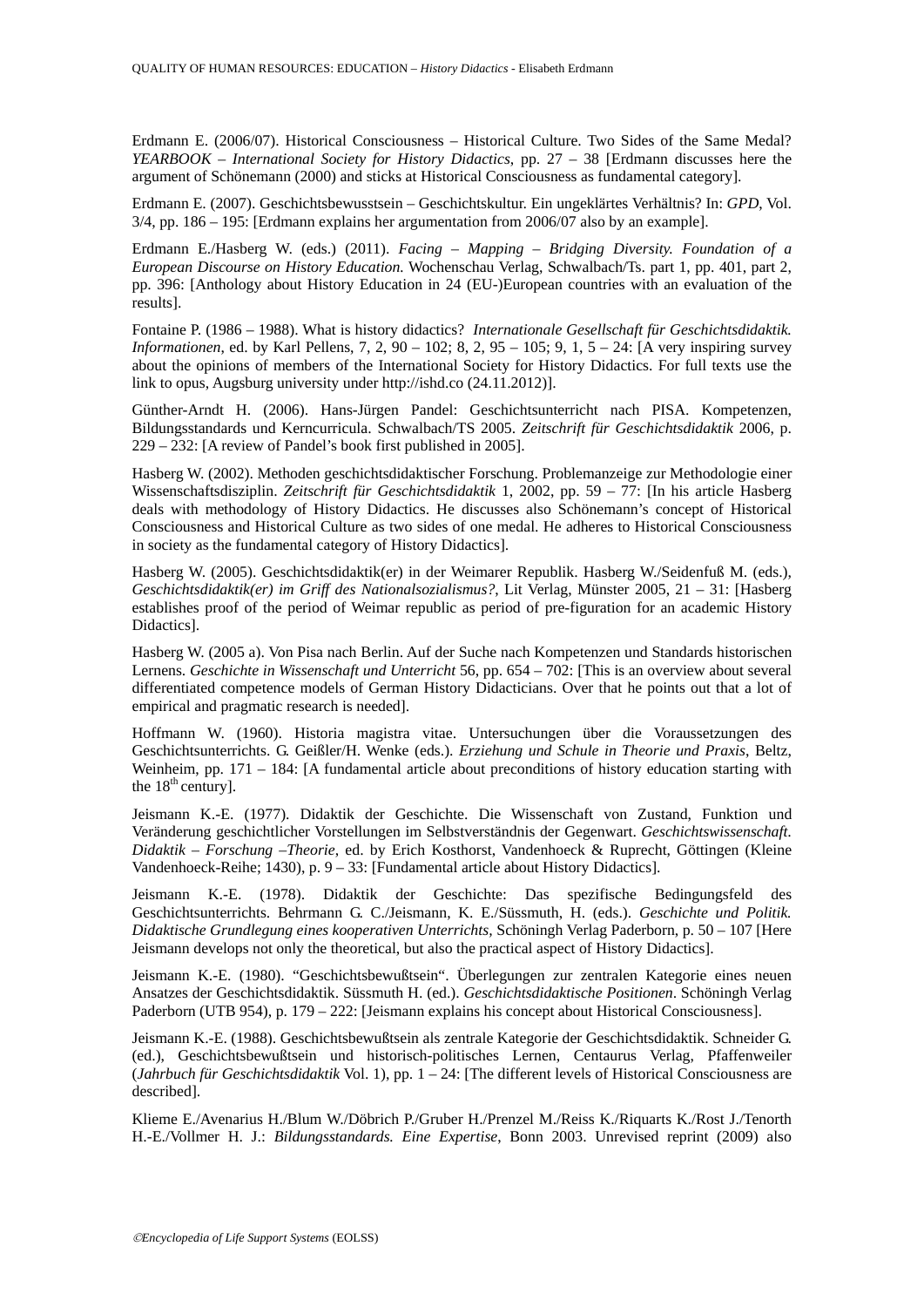available at http://www.bmbf.de/pub/zur\_entwicklung\_nationaler\_bildungsstandards.pdf (1.4.2012): [This document is a great help to develop standards for education].

Kölbl C./Straub J. (2003). Geschichtsbewusstsein als psychologischer Begriff. *Journal für Psychologie* 11, pp. 75 – 102: [The authors define Historical Consciousness as psychological term and explain it as historical-narrative competence and as form of pragmatic intelligence].

Kölbl C. (2004). Geschichtsbewusstsein im Jugendalter. Grundzüge einer Entwicklungspsychologie historischer Sinnbildung. 387 pp. transcript Verlag, Bielefeld 2004 [This is a qualitative empirical research about Historical Consciousness enquired from young persons with interesting methodological considerations].

Köller, O. (2008). Bildungsstandards – Verfahren und Kriterien bei der Entwicklung von Messinstrumenten. *Zeitschrift für Pädagogik* 54, pp. 163 – 173 [Köller discusses criteria how to develop ways how to measure standards for education and how to evaluate].

Körber A./Schreiber W./Schöner A. (eds.) (2007): *Kompetenzen Historischen Denkens. Ein Strukturmodell als Beitrag zur Kompetenzorientierung in der Geschichtsdidaktik* (Kompetenzen: Grundlagen – Entwicklung – Förderung, Vol. 2). 873 pp. Ars una Verlag, Neuried. [The model of historical competences of the FUER-group is developed mostly theoretically, but there are also some few practical examples].

Körber A. (2007). Grundbegriffe und Konzepte: Bildungsstandards, Kompetenzen und Kompetenzmodelle. In: *Kompetenzen historischen Denkens. Ein Struktur-Modell als Beitrag zur Kompetenzorientierung in der Geschichtsdidaktik* (*Kompetenzen: Grundlagen – Entwicklung – Förderung*, Vol. 2), ars una Verlag, Neuried 2007, p. 54 – 85: [Körber informs about different models about competences and lists the tasks for a model of competences for history education].

Kuss H. Geschichtsdidaktik und Geschichtsunterricht in der Bundesrepublik Deutschland (1945/49 – 1990). Eine Bilanz, part I. *Geschichte in Wissenschaft und Unterricht* 45, 1994, 735 – 758: [An overview about the development of history education in Western Germany from 1945/49 until 1990].

Lee P. J./Ashby R. (2000). Progression in Historical Understanding among Students Ages 7 – 14. Stearns P. N./Seixas P./Wineburg S.(eds.) (2000). *Knowing, Teaching and Learning History. National and International Perspectives*, New York University Press, New York, London, pp. 199 – 222: [A n interesting empirical study about historical understanding in different age groups].

Lee P. J./Dickinson A./Ashby R. (2001). Children's Ideas about Historical Explanation. *International Review of History Education*, Vol. 3, pp. 97 – 115: [It is shown that there are big differences of historical thinking between children and adolescents of the same age].

Lee, P. J. (2004). 'Walking backwards into tomorrow'. Historical consciousness and understanding history. *International Journal of Historical Learning, Teaching and Research.* Vol. 4, No. 1, pp. 1 - 46= http://centres.exeter.ac.uk/historyresource/journalstart.htm (1.4.2012): [Lee discusses some exploratory research, because it suggests directions for research that can profitably pay attention to Rüsen`s theory].

Mayer U./Pandel H.-J. (1976). *Kategorien der Geschichtsdidaktik und Praxis der Unterrichtsanalyse*, 192 pp. Klett Verlag, Stuttgart 1976 (Anmerkungen und Argumente, vol. 13): [The authors define categories especially with regard to History Didactics and History Education].

Moser-Léchot D. V. (2006). Kompetenzen und Standards für den Geschichtsunterricht? Zur Notwendigkeit empirischer Daten als Grundlage für eine kommende Diskussion. *Schweizerische Zeitschrift für Geschichte* 56, pp. 295 – 320: [Moser-Léchot reviews not only the different models of competencies in the German speaking countries, but also in the USA, Great Britain and Australia].

Mütter B. (1997). Bildungstheorie und Geschichtsdidaktik. Bergmann K./Fröhlich K./Kuhn A./ Rüsen J./Schneider G. (eds.). *Handbuch der Geschichtsdidaktik*. 5<sup>th</sup> revised ed., Kallmeyer'sche Verlagsbuchhandlung, Seelze-Velber , 334 – 339: [A concise article about theory of education and History Didactics].

Mütter B. (1986). Geschichtswissenschaft – Geschichtsunterricht – Pädagogik (1986), now: the same (1995). Historische Zunft und historische Bildung. *Beiträge zur geisteswissenschaftlichen Geschichtsdidaktik*, Deutscher Studien Verlag, Weinheim, p. 15 – 38. [Mütter defines the ratio between history as science, history education and educational science].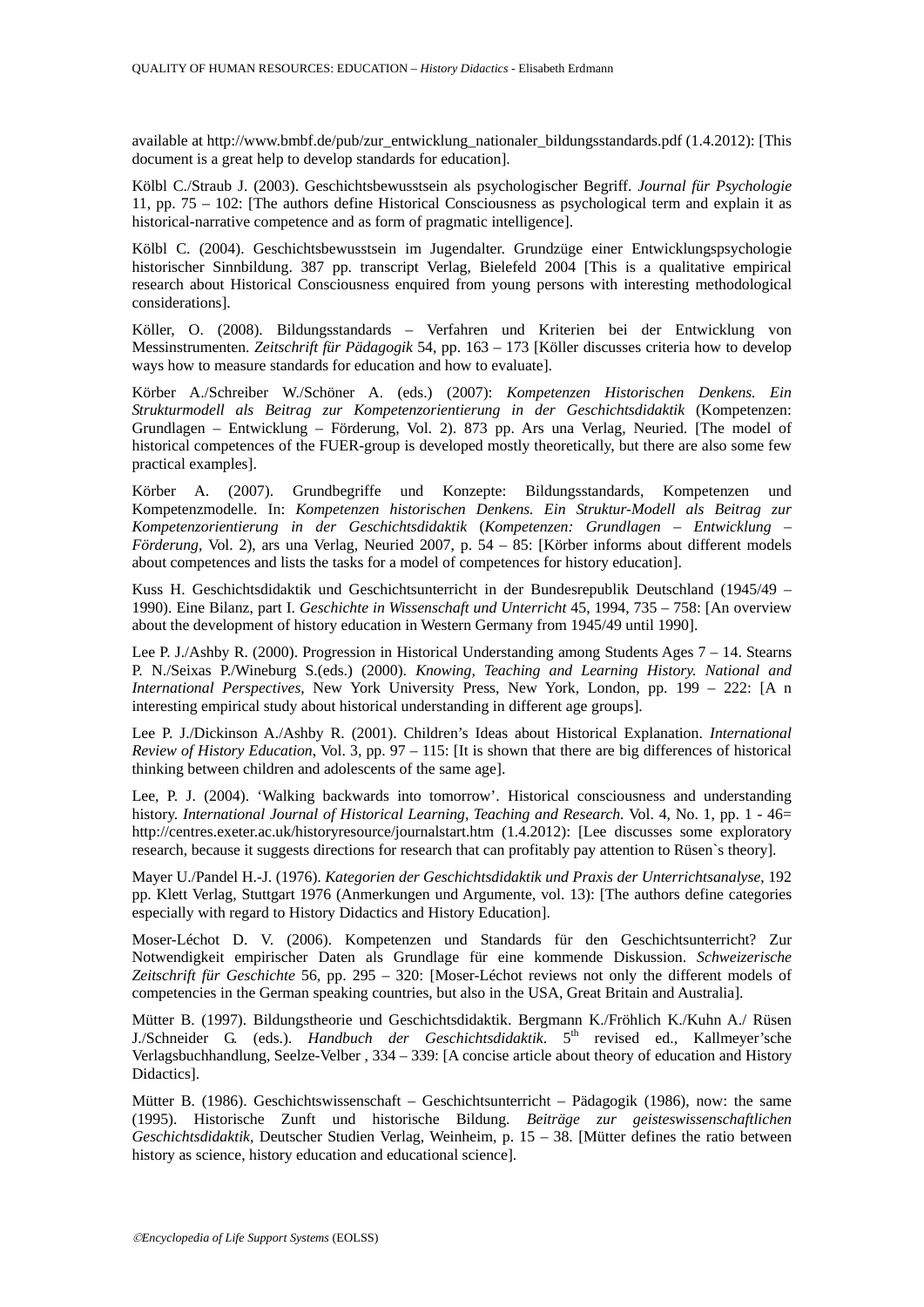Mütter B. (1997): Geschichtsdidaktik und Allgemeindidaktik. *Geschichte in Wissenschaft und Unterricht* 48, pp. 599 – 610 [About the ratio between general didactics and didactics of history].

Nakou I. (2001). Children's Historical Thinking within a Museum Environment: An Overall Picture of a Longitudinal Study. *International Review of History Education*. Vol. 3, pp. 73 – 96: [Nakou found in her longitudinal study greatly varying levels of historical understanding in one age group].

Pandel H. J. (1982). Historiker als Didaktiker – Geschichtsdidaktisches Denken in der deutschen Geschichtswissenschaft vom ausgehenden 18. bis zum Ende des 19. Jahrhunderts. In: K. Bergmann /G.. Schneider (eds.). *Gesellschaft, Staat, Geschichtsunterricht*. Schwann, Düsseldorf. 104 – 131: [Pandel shows that in the 18<sup>th</sup> century the historians were also concerned about History Didactics, but that History as science developed differently in the following time].

Pandel H.-J. (1987). Dimensionen des Geschichtsbewusstseins. Ein Versuch, seine Struktur für Empirie und Pragmatik diskutierbar zu machen. *Geschichtsdidaktik* 12, pp. 130 – 142: [Pandel defines Historical Consciousness as mental model that consists of seven dimensions].

Pandel H.-J. (1991). Dimensionen und Struktur des Geschichtsbewusstseins. Süssmuth H. (ed.): *Geschichtsunterricht im vereinten Deutschland. Auf der Suche nach Neuorientierung*, part I, II, Nomos Verlagsgesellschaft, Baden-Baden, part. I, p. 55 – 73: [This article is a slightly revised version of Pandel's article published 1987].

Pandel H.-J. (2005). *Geschichtsunterricht nach Pisa. Kompetenzen, Bildungsstandards*, Curricula, 157 pp. Wochenschau Verlag, Schwalbach/Ts. 2<sup>nd</sup> ed. 2007: [In chapter 2 of this book Pandel replaces the term consciousness of historicity by consciousness of change].

Pellens K./Quandt S./Süssmuth H. (eds.) (1994, first published 1984 in German). Historical Culture – Historical Communication. International Bibliography. Verlag Moritz Diesterweg, Frankfurt (Studien zur Internationalen Schulbuchforschung, vol. 83). 396 pp.: [The editors published articles from authors all over the world. The articles give an overview about History Didactics in their country and then a bibliography. In the articles Historical Culture has remained a term rather than a category].

Popp S./Schönemann B. (eds.): *Historische Kompetenzen und Museen*, 337 pp. Schulz-Kirchner Verlag, Idstein 2009: [This book is the documentation of the conference about historical competencies and museums held in Munich in 2007. It was organized by the KGD (= Konferenz für Geschichtsdidaktik)].

Popp, S. (2009). Historische Bildung und Kompetenzmodelle. In: Popp S./Schönemann B. (eds.): *Historische Kompetenzen und Museen*, Schulz-Kirchner Verlag, Idstein 2009, pp. 24 – 37: [Popp sees in the debate about standards and competences an orientation of the education policy towards outcome and output. In this situation she reminds History Didactics to keep the contact with all institutions of History as Science and of Historical Culture].

Rohlfes J. (1986). *Geschichte und ihre Didaktik*. 419 pp. Vandenhoeck & Ruprecht, Göttingen: [An overview about the theoretical and practical aspect of History Didactics as well as about History and Pedagogy. The 3<sup>rd</sup> edition 2005 has only some changes in the last chapter of the book, but the number of pages didn't change].

Rüsen J. (1988). Für eine Didaktik historischer Museen. Idem/Ernst, W./Grütter, H. Th. (eds.): *Geschichte sehen. Beiträge zur Ästhetik historischer Museen*. Centaurus Verlag, Pfaffenweiler (Geschichtsdidaktik. Studien, Materialien. N. F., vol. 1). pp. 9-20: [Rüsen insists that we need a didactic of museums. In connection with this he speaks about historical culture, which consists of history science, policy and art].

Rüsen J. (1994, first published 1982). Geschichtsdidaktische Konsequenzen aus einer erzähltheoretischen Historik. In: Idem: *Historisches Lernen*, Böhlau Verlag, Köln, Weimar, Wien, pp. 25 – 63: [Rüsen deduces from the Theory of History consequences about the narrative structure of Historical Consciousness].

Rüsen J. (1994, first published 1991). Geschichtsdidaktik heute – Was heißt und zu welchem Ende betreiben wir sie (noch)? In: Idem: *Historisches Lernen*, Böhlau Verlag, Köln, Weimar, Wien 1994, pp. 122 – 138: [Here Rüsen develops historical culture as the outside of historical learning and as category of Didactics of History].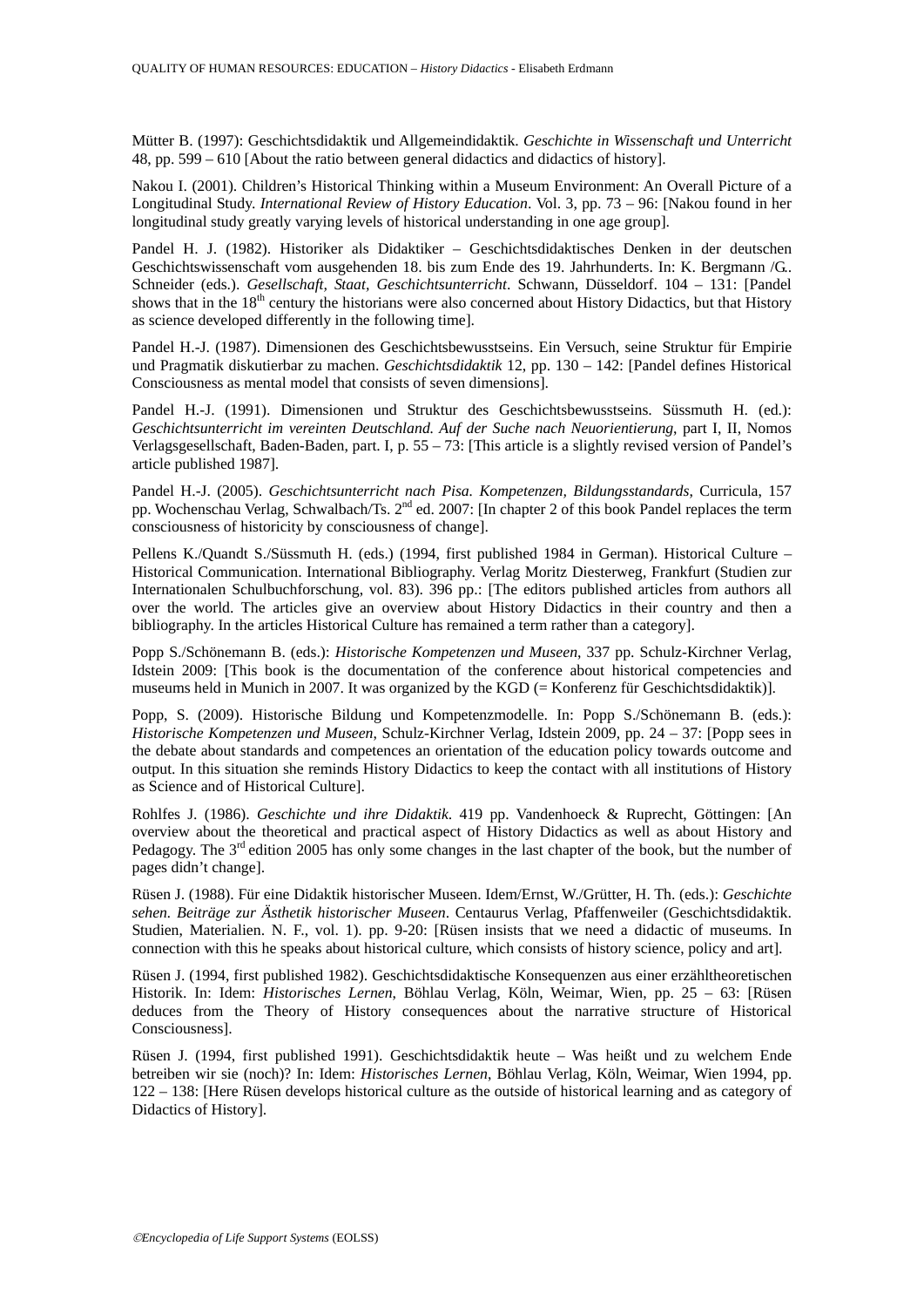Rüsen J. (1994 a, first published 1992). Geschichtskultur als Forschungsproblem. Idem: *Historische Orientierung*, Köln, Weimar, Wien 1994, p. 235 – 245: [Rüsen develops Historical Culture as fundamental category].

Rüsen J. (1994 a, first published 1993]). Was ist Geschichtskultur? Überlegungen zu einer neuen Art, über Geschichte nachzudenken. In: Idem: *Historische Orientierung*. Böhlau Verlag, Köln, Weimar, Wien 1994, pp. 211 – 234: [Rüsen deepens the decription of Historical Culture and defines it as a practical and effective articulation of Historical Consciousness in the life of a community].

Rüsen J. (1997). Historische Kategorien. In: Bergmann K./Fröhlich K./Kuhn A./Rüsen J./Schneider G. (eds.): *Handbuch der Geschichtsdidaktik*, Kallmeyer'sche Verlagsbuchhandlung, Seelze-Velber, 5<sup>th</sup> rev. ed., 1997, pp. 147 -150: [For Rüsen are historical categories indispensable part of Historical Science in the frame of Theory of History and of Historical Learning].

Rüsen J. (2004). Historical Consciousness: Narrative Structure, Moral Function and Ontogenetic Development. In: Seixas P. (ed.): *Theorizing Historical Consciousness*, Toronto, Buffalo, London 2004, pp. 63 – 85 [Rüsen reinforces his ideas about the narrative structure of Historical Consciousness].

Sauer M. (2001). *Geschichte unterrichten. Eine Einführung in die Didaktik und Methodik*. 296 pp. Kallmeyersche Verlagsbuchhandlung, Seelze-Velber : [Sauer gives a concise introduction to history education].

Schaller K. (2004). *Johann Amos Comenius. Ein pädagogisches Porträt*. 140 pp. Beltz, Weinheim, Basel, Berlin (UTB 2447): [A concise and excellent biography about Comenius].

Schönemann B. (2000). Geschichtsdidaktik und Geschichtskultur. Mütter B./Schönemann B./Uffelmann U. (eds.): *Geschichtskultur. Theorie – Empirie – Pragmatik*, Deutscher Studien Verlag, Weinheim (Schriften zur Geschichtsdidaktik vol. 11), pp.  $26 - 58$ : [Schönemann discusses the ratio between Didactics of History and Historical Culture. He extends the three dimension of Rüsen by another four dimensions: the institutional, the professional, the medial and the addressee's or audience-specific dimension].

Schönemann B. (2003): Geschichtsdidaktik, Geschichtskultur, Geschichtswissenschaft. Günther-Arndt H. (ed.): *Geschichtsdidaktik. Praxishandbuch für die Sekundarstufe I und II*, Cornelsen Verlag Scriptor, Berlin, pp. 11 – 22 [Schönemann gives an overview about History Didactics, Historical Culture and Academic History].

Schörken R. (1972): Geschichtsdidaktik und Geschichtsbewusstsein. *Geschichte in Wissenschaft und Unterricht* 23, pp. 81 – 89: [Schörken was the first who spoke about historical consciousness not only concerned on history education and its importance for political activities].

Schreiber W. (2002).Reflektiertes und (selbst-)reflexives Geschichtsbewusstsein als Qualitätsmerkmal von Geschichtsunterricht aller Schulstufen und Schularten. Schönemann B./Voit H. (eds.): *Von der Einschulung bis zum Abitur. Prinzipien und Praxis historischen Lernens in den Schulstufen*, Schulz-Kirchner Verlag, Idstein, pp.  $19 - 47$  [Waltraud Schreiber shows how to support reflected and selfreflexive Historical Consciousness].

Seixas P. (ed.) (2004). *Theorizing Historical Consciousness*. 255 pp. University of Toronto Press, Toronto, Buffalo, London: [Peter Seixas collected the contributions of a conference. The authors have not the same understanding of Historical Consciousness].

Süssmuth H. (1991). Geschichtsdidaktik und Geschichtsunterricht 1945 – 1990. The same (ed.). *Geschichtsunterricht im vereinten Deutschland. Auf der Suche nach Neuorientierung*. Nomos Verlag, Baden-Baden, part I, 17 – 29 [An overview about the development of history education and didactics of history after WW II].

Weymar E. (1982): Dimensionen der Geschichtswissenschaft. Geschichtsforschung – Theorie der Geschichtswissenschaft – Didaktik der Geschichte. *Geschichte in Wissenschaft und Unterricht* 33, pp. 1 – 11, 65 – 78, 129 – 153 [An overview about the ratio between history as science and history education, theory of history and didactics of history].

*YEARBOOK of the International Society of History Didactics* (2011 ff.) (ed. by Popp S.), Wochenschau Verlag, Schwalbach/Ts. [This is the Yearbook of the International Society for History Didactics, founded in 1980, see http://www.int-soc-hist-didact.org/ (1.4.2012)].